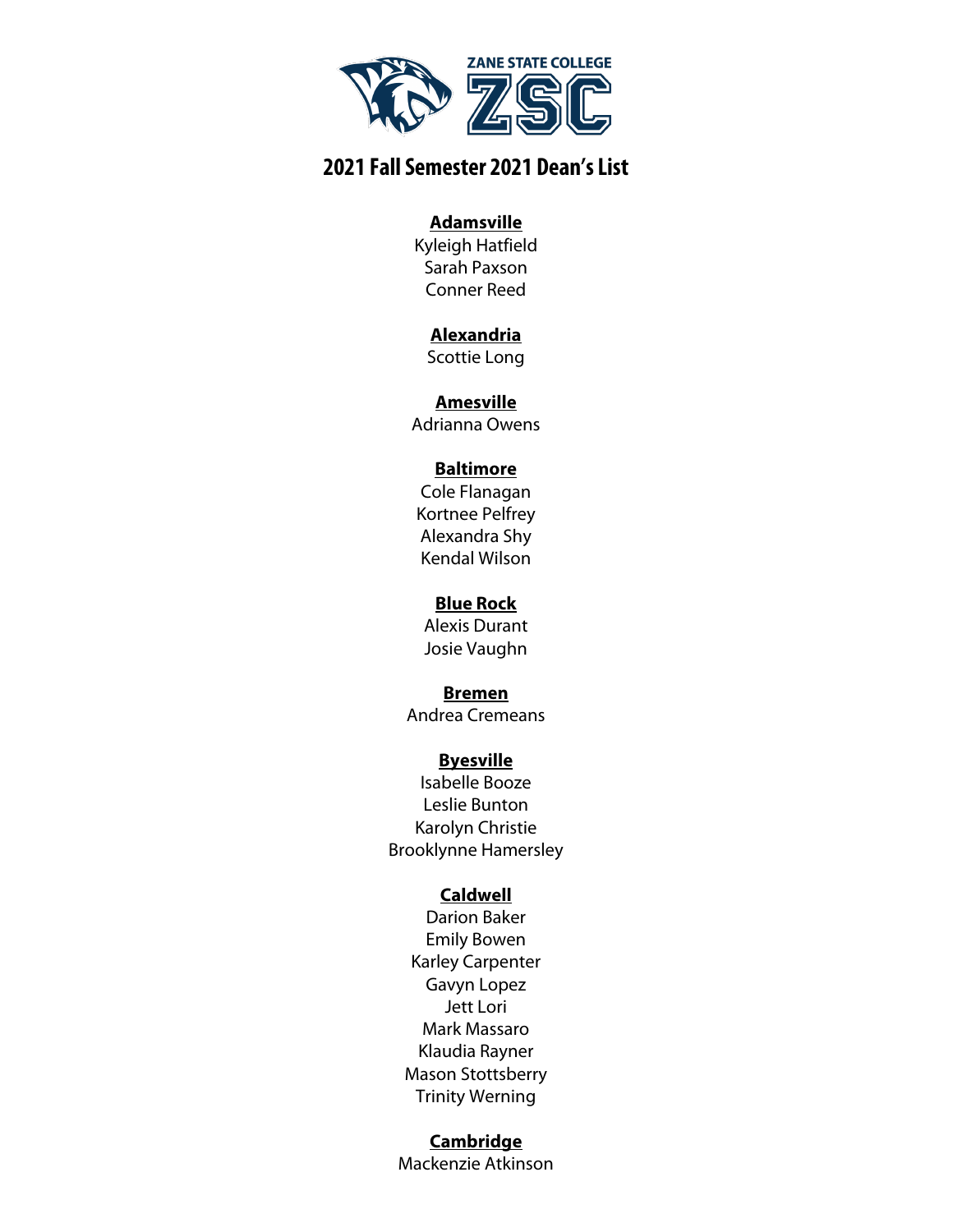

Morgan Atkinson Allyssa Ball Sydney Belcher Brooklyne Bennett Andrew Bradshaw Abigail Buchtel Tiffany Clark Andrew Daymut Boaz Durham Joseph Estock Sydney Feldner Brody Fogle Xylvia Francis Logan Gilcher Ethan Haney Patrick Robert Hodges Brooke Kullik Azlyn Lafollette Andrew Laplante Kara Loader Lindsey Masters William Melton Kylah Morgan Summer Pheil Kirk Richards Taylor Rominger Michaela Shuman Lawrence Tabler Ava Tank Ariel Wear

> **Carroll** Emily Schmitz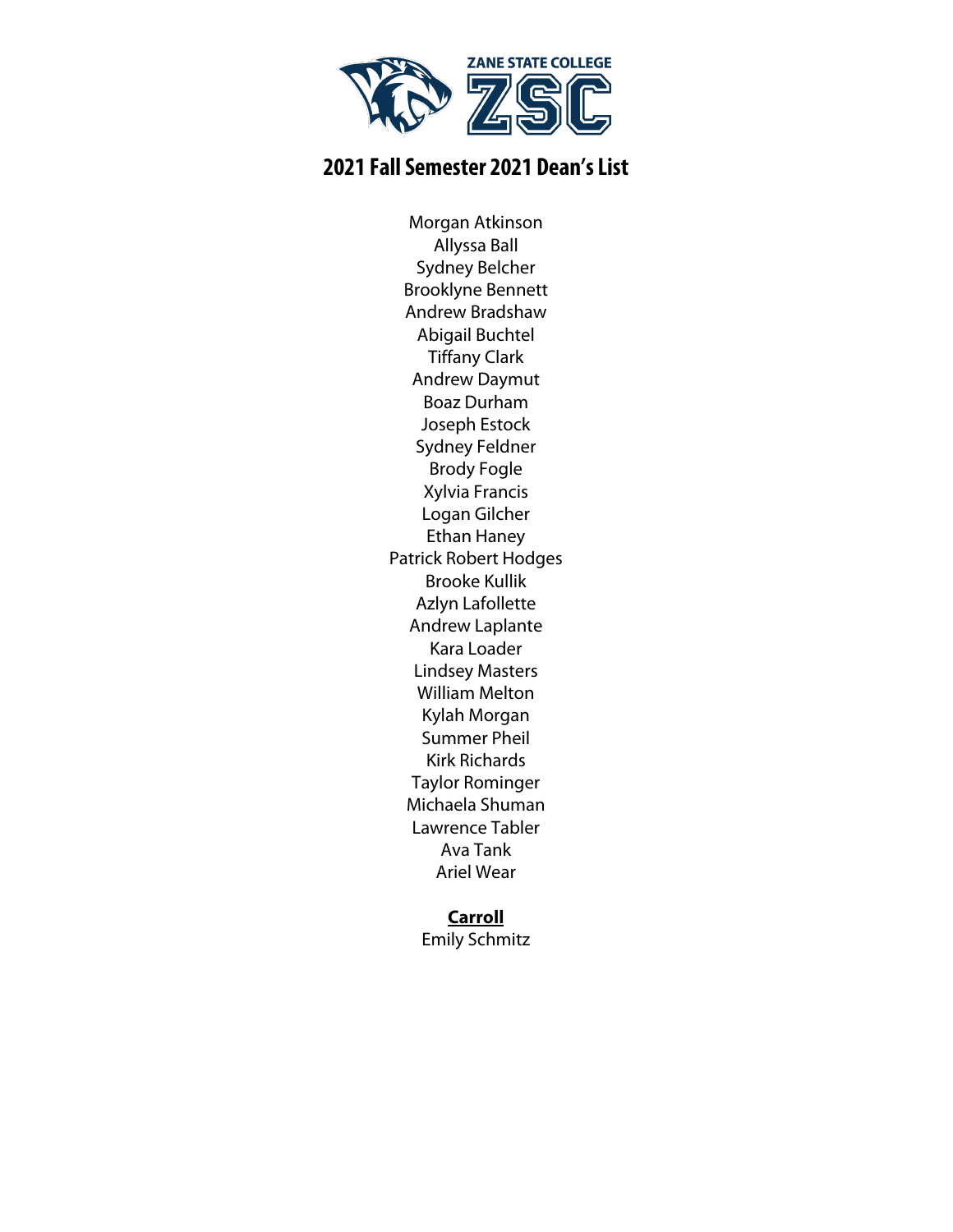

## **Chandlersville**

Sydney Daniels Helen Hart Darbi Henderson Holly Sellers

## **Chesterhill**

Sierra Finley

## **Columbus**

Sarah Chovitz Karrington Shrigley Kathryn Todd

## **Conesville**

Samuel Adams Jessica Johnson

# **Corning**

Jeb Bolyard

## **Coshocton**

Taylor Back Nathan Berry Kennedy Brigham Katlyn Eaton Carter Fry Carly Griffith Stacia Hatfield Skyley Jacobs Starley Jacobs Isabella Justice Britton McCoy Kiera Mcpeck Hunter Miller Allie Mitchell Mitchell Nelson Alexandru Papadopol Raychel Smalley Liam Stevens-Woolery Sydney Stewart Matthew Vonallman Jarred Wright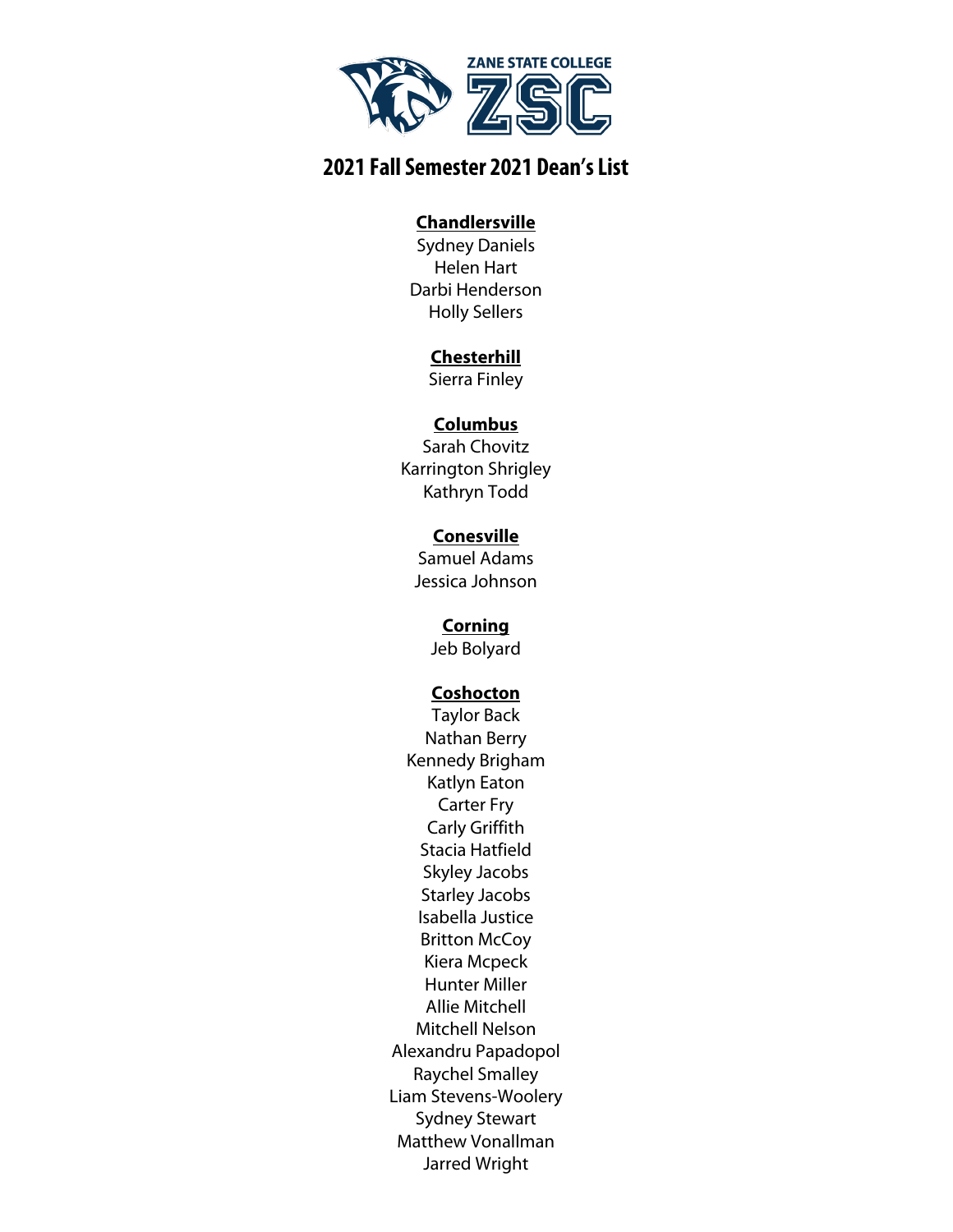

#### **Crooksville**

Annakah Bates Josiah Bates Gracelyn Frame McKenna Headley Lelila Kennedy Kelsey Lones Riley Mckenzie Lucas Snouffer Steven Woodward

#### **Dresden**

Garrett Folden Aubrey Fritter Josey Johnson Annika Lindsey Jacob Patterson Braden Smith Madeline Smith James Tolisano

### **Duncan Falls**

Brady Hlad Jessica Middleton Nicole Simons

### **East Fultonham**

Paige Tetak

## **Frazeysburg**

Katerie Barnett Lacey Carroll Audrey Gee Micah Hutton Brooke Kozusko Connor Sutton Kaylee Toland Olivia Zeman

### **Glouster**

Carson Starlin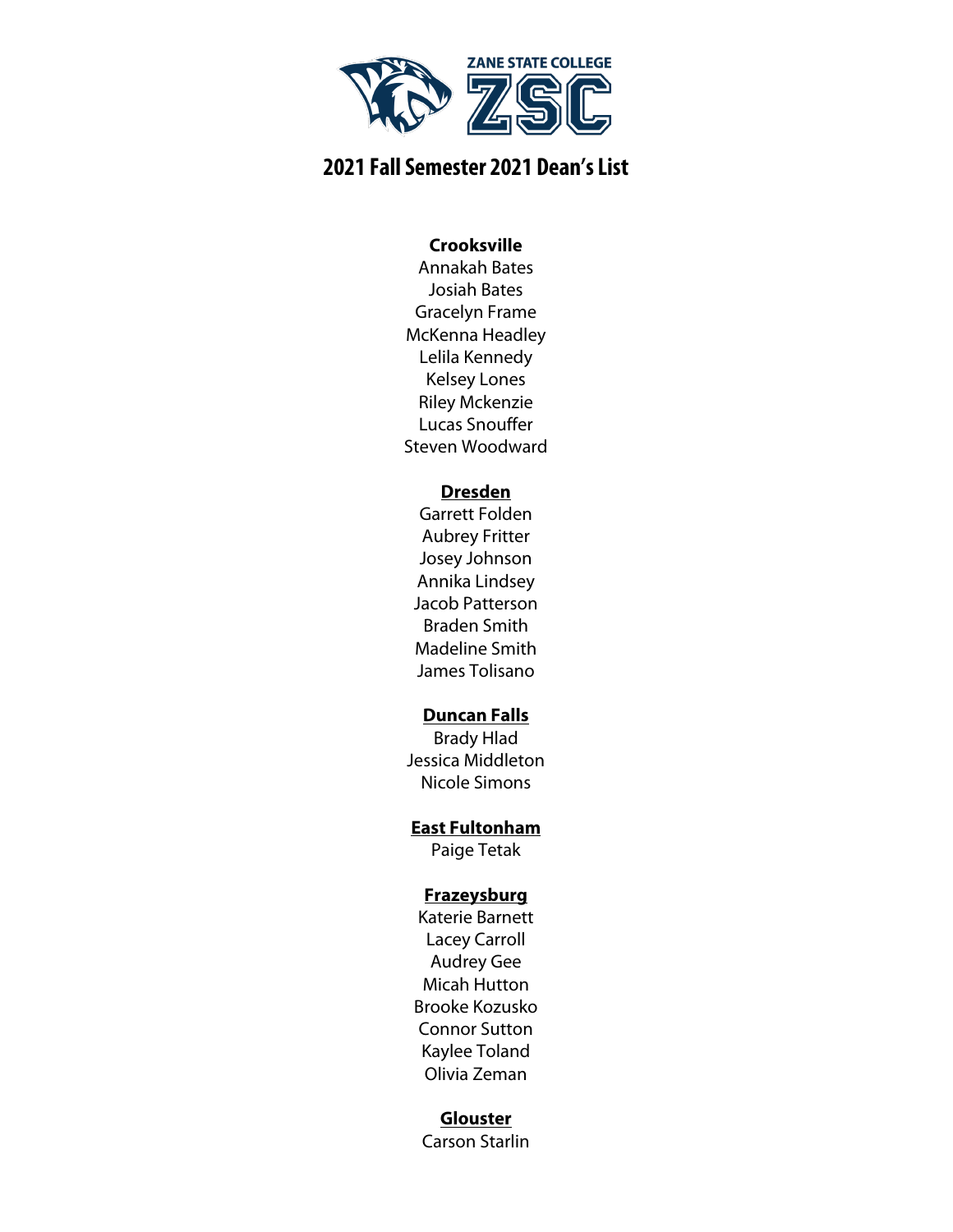

# **Heath**

Madeline Burt

# **Hebron**

Josey Pyle

# **Hopewell**

Mariska McCune

# **Kimbolton**

Randall Forshey Madison Johnson Levi Kinnan Logan McVicker

# **Lancaster**

Kendall Morarity Lyre Newman Austin Shafer

# **Logan**

James Hahn

# **Lore City**

Katelyn Larrick Jenna Paden

# **Malta**

Richard Casto Clayton Cook Caleb Gulla

# **Marysville**

Joel Reyes Marin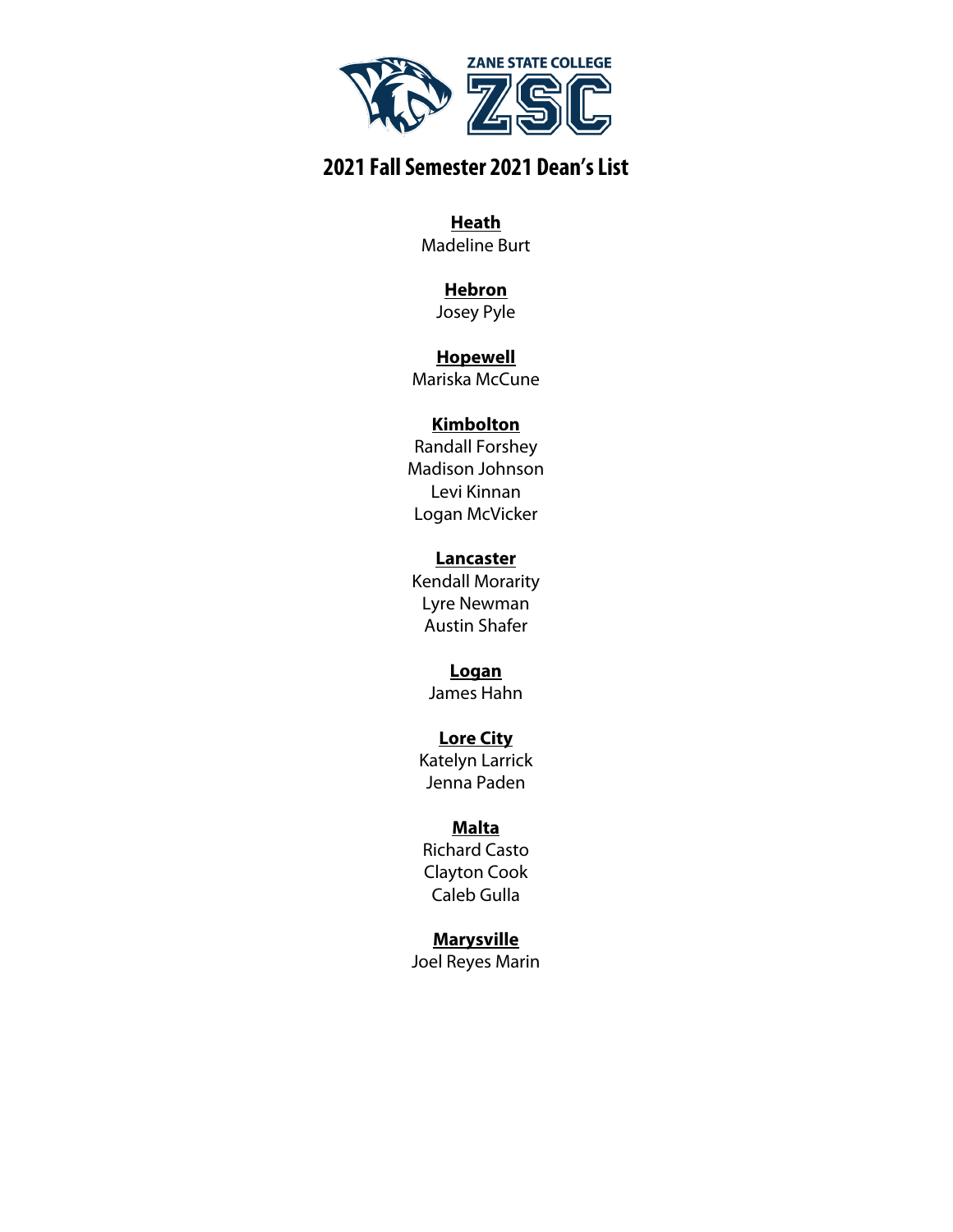

### **McConnelsville**

Abigail Brown Arianna Doudna Andra Foit Kierstyn Hopkins Olivia Johnson Devin Leopold Owen Robison Nathaniel Silvus Eloise Voytko

#### **Mount Perry**

Casandra Blevins

### **Nashport**

Eden Bryan Gabrielle Bryan Damon Devoll Kaleb Hindel Hadleigh Hunter Caiden Kinneer Alejandro Marin-Duran Angel Marin-Duran Ryan Rider Christian Wahl Shelby Zimmerman

#### **New Concord**

Bonnie Bridwell Austin Driggs Myla Giesey Jeremy Hager Hannah Johnson Nichole Nash Joshua Phillips Vondalyn Strauss

#### **New Lexington**

Trevor Bowen Angela Presgraves Briana Trawick-Hynus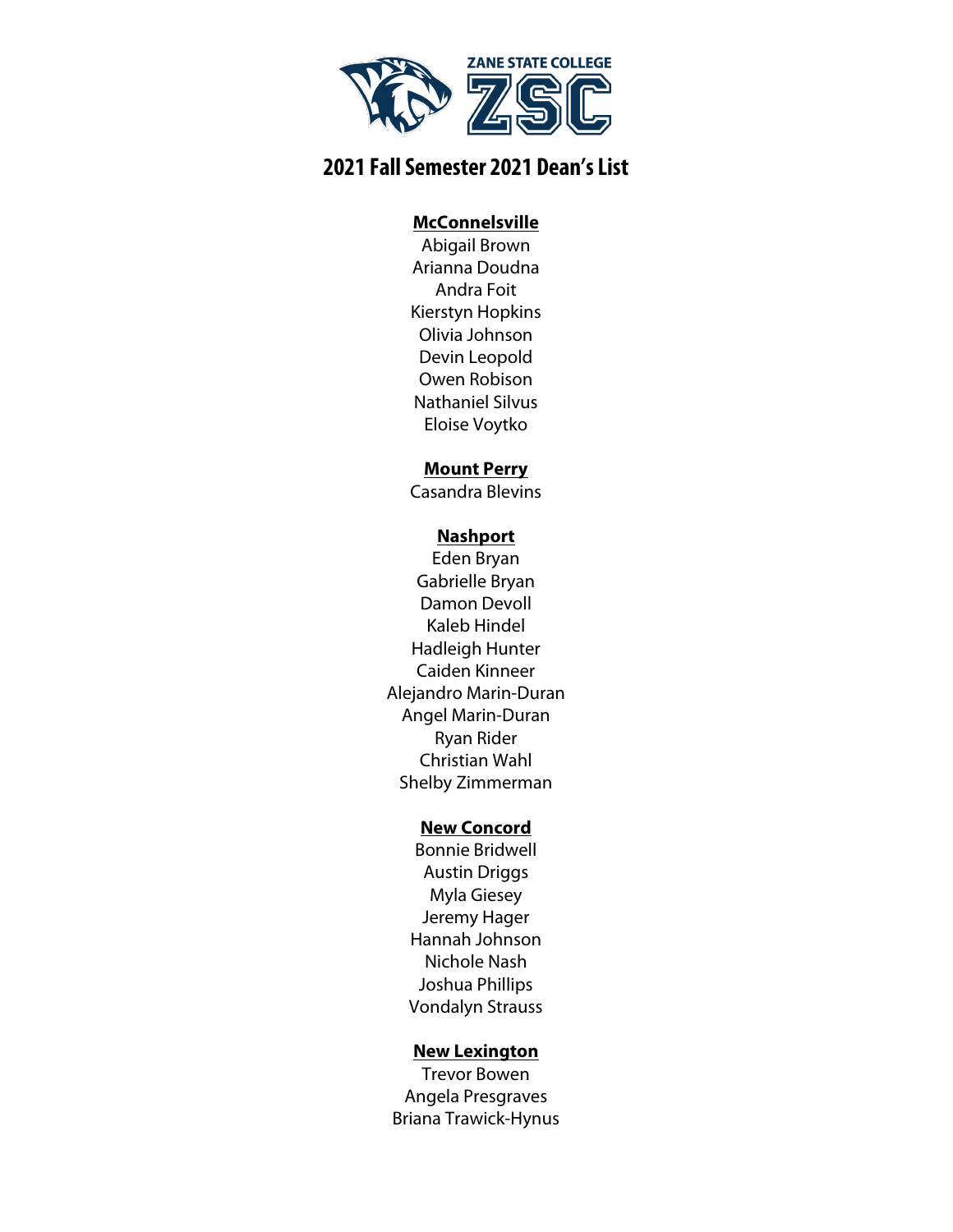

#### **Newark**

Wendy Bertke Chris Bucknam Logan Hardesty Dylan McNabb Steven Moody Kimberly Senior Cian Talbott Kylee White Alyssa Wolfe

### **Norwich**

Liberty Best Amelia Call Emma Johnson

## **Pataskala**

Mikala White

## **Philo**

Joseph Frazier Madison Hartman Hayleigh Stotts

### **Pickerington**

Nikyah Owens Carrie Rhodes

## **Piedmont**

Allison Toland

## **Pleasant City**

Isabelle Bates Jamarai Martin Nathan Pfalzgraf Nathan Van Fleet Mackenzie Wiley

## **Pleasantville**

Isaac Dumolt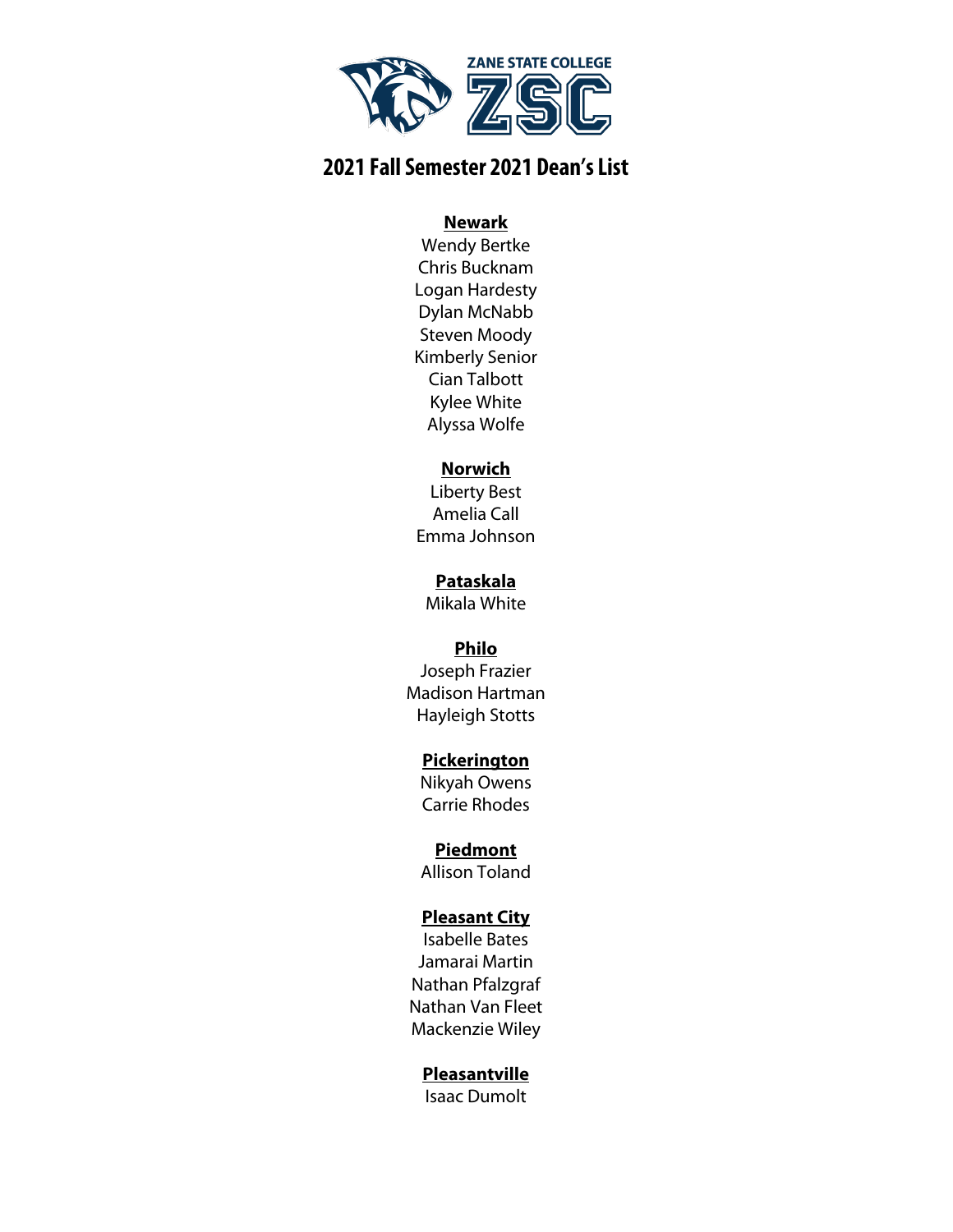

## **Quaker City**

Ryan Bates Brylee May Joel Rataiczak Karlee Wehr Kaylee Wehr

## **Roseville**

Elijah Herlocher Gabrielle Herlocher Emily Keylor Mason Mccauley Jordan Miller Emily Paul Asa Saxton Nicole Snodgrass Chelsey Ward

## **Salesville**

Emily Campbell Makenna Steward

**Sarahsville** Joseph Biedenbach

# **Senecaville**

Charlize Hadix Zoey Morris

**Somerset** Anton Guldbrandsen

# **South Zanesville**

Patricia Anderson

**St. Louisville** Colby Claggett

## **Stockport**

Peydon Kincaid Holly Manlove-Schaad Dani Nesselroad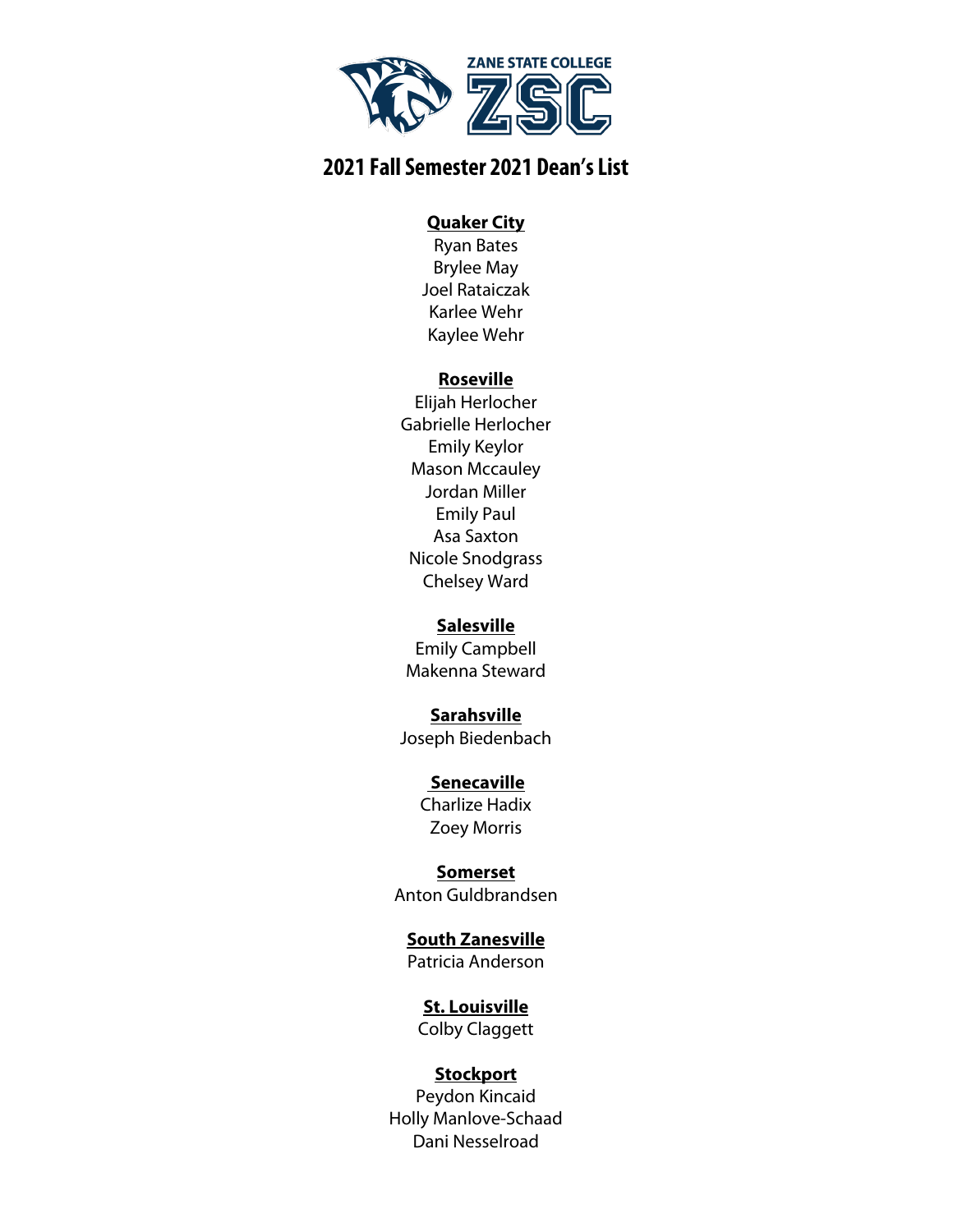

### **Summerfield**

Abigail Gutowski Lane King Lorrin Wiley

## **Thornville**

Aaralynn Bishoff Joellen Frazee Emily Voehringer

**Trinway** BrookeAnn Hayhurst

## **Warsaw**

Emily Jaqua Jonathan Nickerson Emma Ward

## **Waterford**

Harry Baker

# **Westerville**

Erin Kontura

## **White Cottage**

Aaron Thompson

## **Wooster**

Faith Hemmann Kyleigh Wells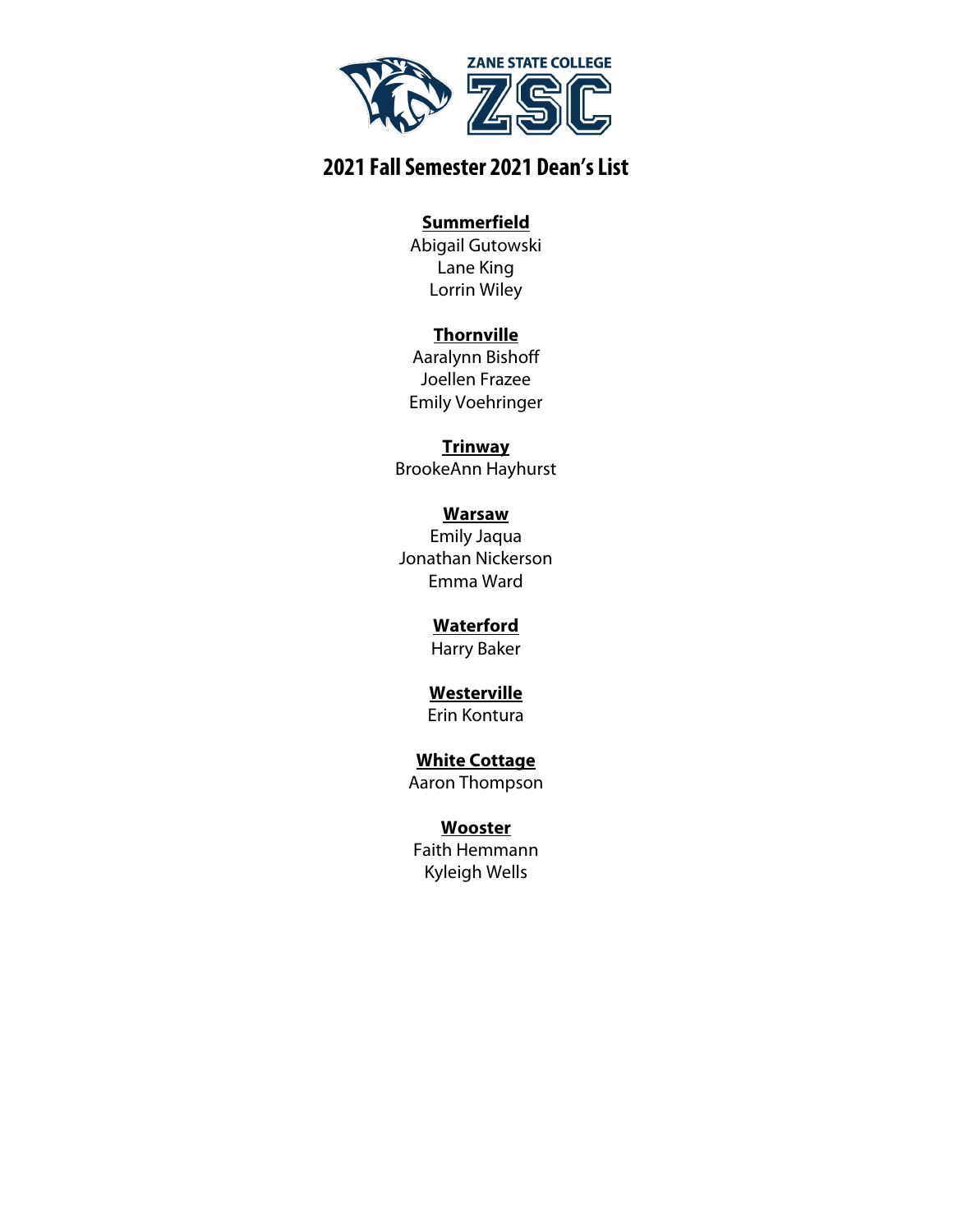

**Zanesville**

Mia Bartoli Noah Bates Abby Bauserman Jayleen Bennett Chloe Berry Dakota Boyer Mallori Bradley Kia Buckley Mark Burnell Colton Butler Jacob Cohen Ciara Crozier Tucker Dale Cody Darner Alyssa Derry Meyer Diamond Abby Dollings Landon Donley Kyle Dunn Darra Durst Justin Echelberry Ella Embrey Ian Englert Kristin Everetts Brooklyn Ferrell William Fountain Blake Freeland Hannah Fulkerson Kaylee Gainer Jaren Garber Kendra Gillman Emma Gross Connor Haga Brina Hartley Kristen Hazlett Lauryn Hooper Lexi Howe Chadrick Howell Bay James Riley James Sydney Johnson Emily Joseph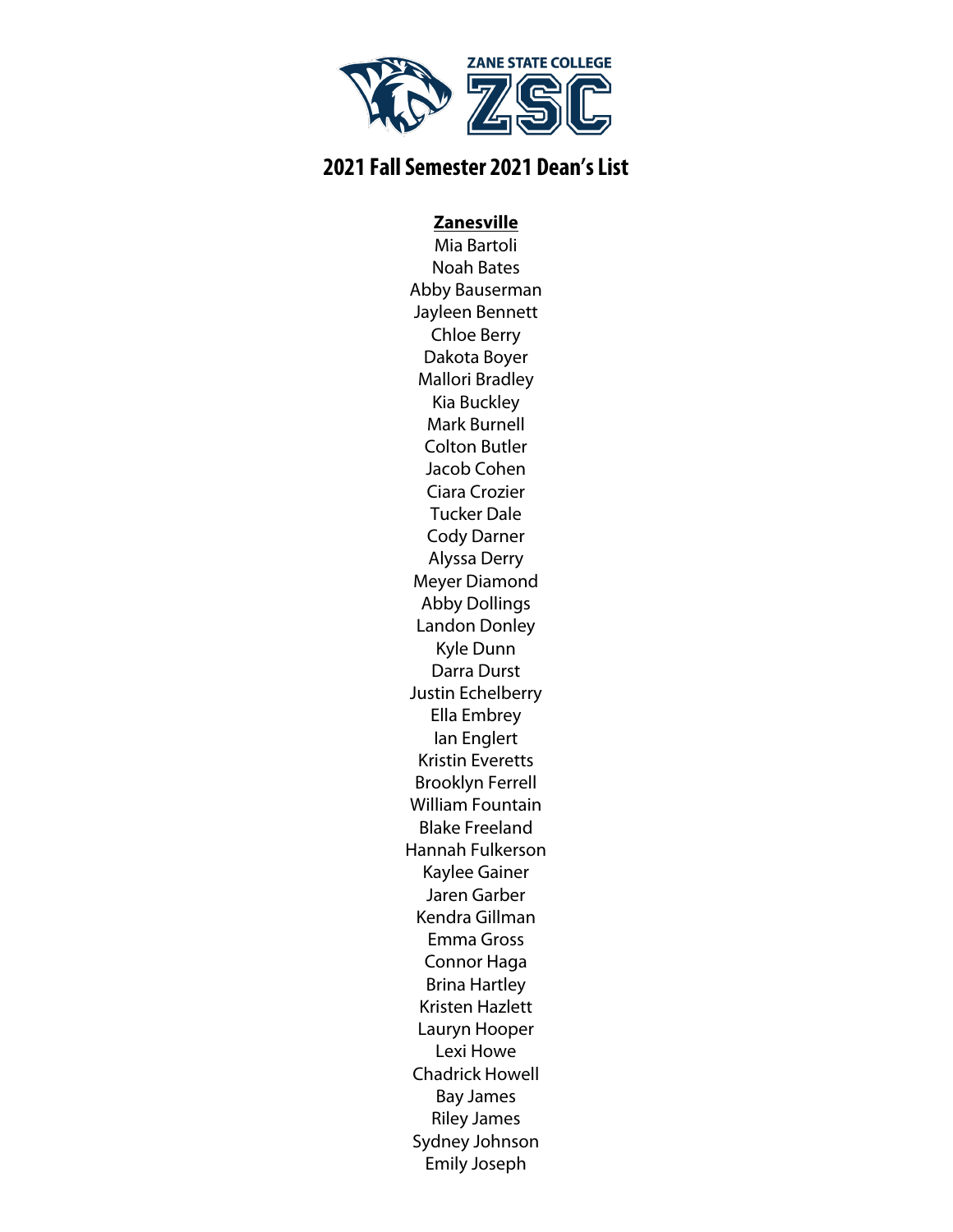

**Zanesville**

Roderick Keels Robin Kimbrough Norah Kline Kyle Klinehoffer Vanessa Lambert Caleb Lantz Austin Lemmon Elyssa Lewis Crysdeona Lovallo Brandon Lynn Christina McCandlish Paula McCollister Kierra McConnell Emma McPeek Jenna Mears Camryn Mercer Jonathon Meyers Christian Milatovich Cheyenne Miller Krista Miranda Abigail Moore Andrew Murrey Kaleea Myers Denver Nelson Ashton Nesselroad Haley Ogilbee Peregrine Oxton Anna Paul Jeremiah Penrose Hannah Pollock Landan Pollock Avaree Potts Kennedy Rinkes Michael Roach Haley Roe Christopher Seevers Foulon Sheppard Medoe Smith Ty Smith Faith Snider Kathryn Spiker Samantha Stepp